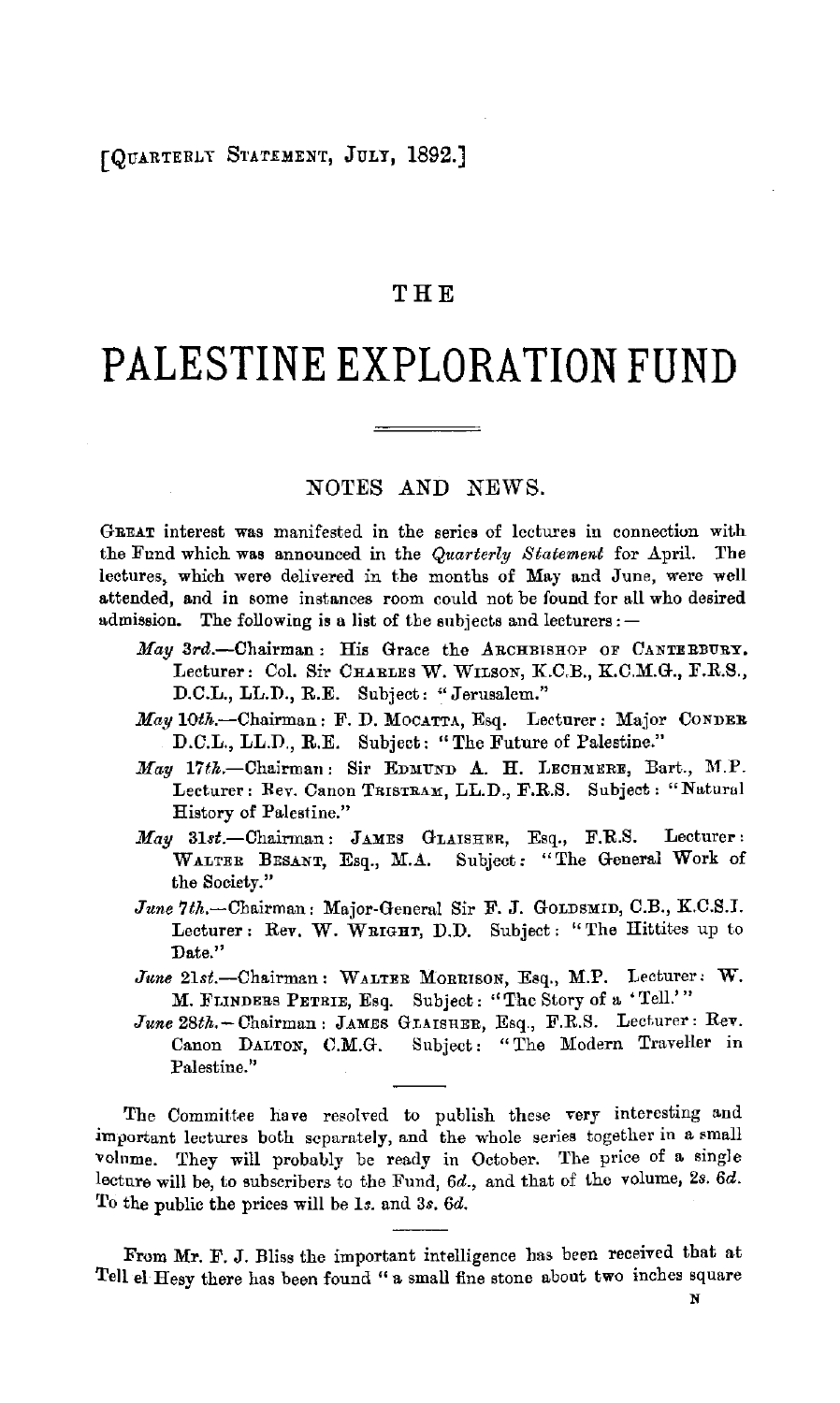closely covered on both sides with a fine cuneiform inscription." Casts, impressions in wax, and squeezes of this inscription have reached the office, and been placed in the hands of Professor Sayce, who, it will be remembered, predicted that in all probability cuneiform writings would be discovered on this site.

The following letter on this subject appeared in *The Times* of July 1st :-

" Sir,-1 ask permission to place on record, in the columns of *Tke Times,* a note on a discovery recently made in the course of excavations conducted at a mound in Palestine named Tell el Hesy. The excavations were commenced two years ago by Dr. Flinders Petrie, and have been continued during the last six months by Mr. F. J. Bliss, of Beirut. The Tell has been identified by Major Cunder and Dr. Flinders Petrie with the ancient city of Lachish, an identification which is now amply confirmed.

**"Mr.** Bliss has found among the *debris* a cuneiform tablet, together with certain Babylonian cylinders and imitations or forgeries of those manufactured in Egypt. A translation of the tablet has been made by the Rev. Professor Sayce; it is as follows :-

" (To] the Governor. [I] O, my father, prostrate myself at thy feet.<br>Verily thou knowest that Baya (?) and Zimrida have received thy orders (?) and  $\lim_{n \to \infty}$  and  $\lim_{n \to \infty}$  father, the city of Yarami sends to  $\lim_{n \to$ remain. As for thy commands (?) which I have received, I cease hostilities, and have despatched Bel (?)-banilu, and Rabi-ilu-yi has sent his brother to this country to [strengthen me  $(?)$ ].

"The letter was written about the year 1400 B.C. It is in the same handwriting as those in the Tell el Amarna collection, which were sent to Egypt from the south of Palestine abont the same time. It will be remembered that of this remarkable collection ahout 80 fablets were acquired by the British Museum, and double that number by the Berlin Museum. The forms of the characters are the same and the peculiarities of the grammar.

Now, here is a very remarkable coincidence. In the Tell el Amarna collection we learn that one Zimrida was governor of Lachish, where he was murdered by some of his own people, and the very first cuneiform tablet discovered at Tell el Hesy is a letter written to this very Zimrida.

"The city Yarami may be the Jarmuth of the Old Testament.

" ' Even more interesting,' writes Professor Sayce, 'are the Babylonian cylinders and their imitations. They testify to the long and deep influence aud authority of Babylon in Western Asia, and throw light on the prehistoric art of Phamicia and Cyprus. The cylmders of native Babylonian manufacture belong to the period B.C. 2000-1500; the rest are copies made in the west. One of these is of Egyptian porcelain, and must have been manufactured in Egypt, in spite of its close imitation of a Babylonian original. Others are identical with the cylinders found in the prehistoric tombs of Cyprus and Syria, and so fix the date of the latter. On one of them are two centaurs arranged heraldically, the human faces being shaped like those of birds. European archæologists **will** be interested in learning that among the minor objects are two amber beads.'

"It must be remembered that the Babylonian language and the Babylonian characters were the common medium of communication between the natives of the East at this time. A cuneiform scribe was kept at Tell el Amarna, and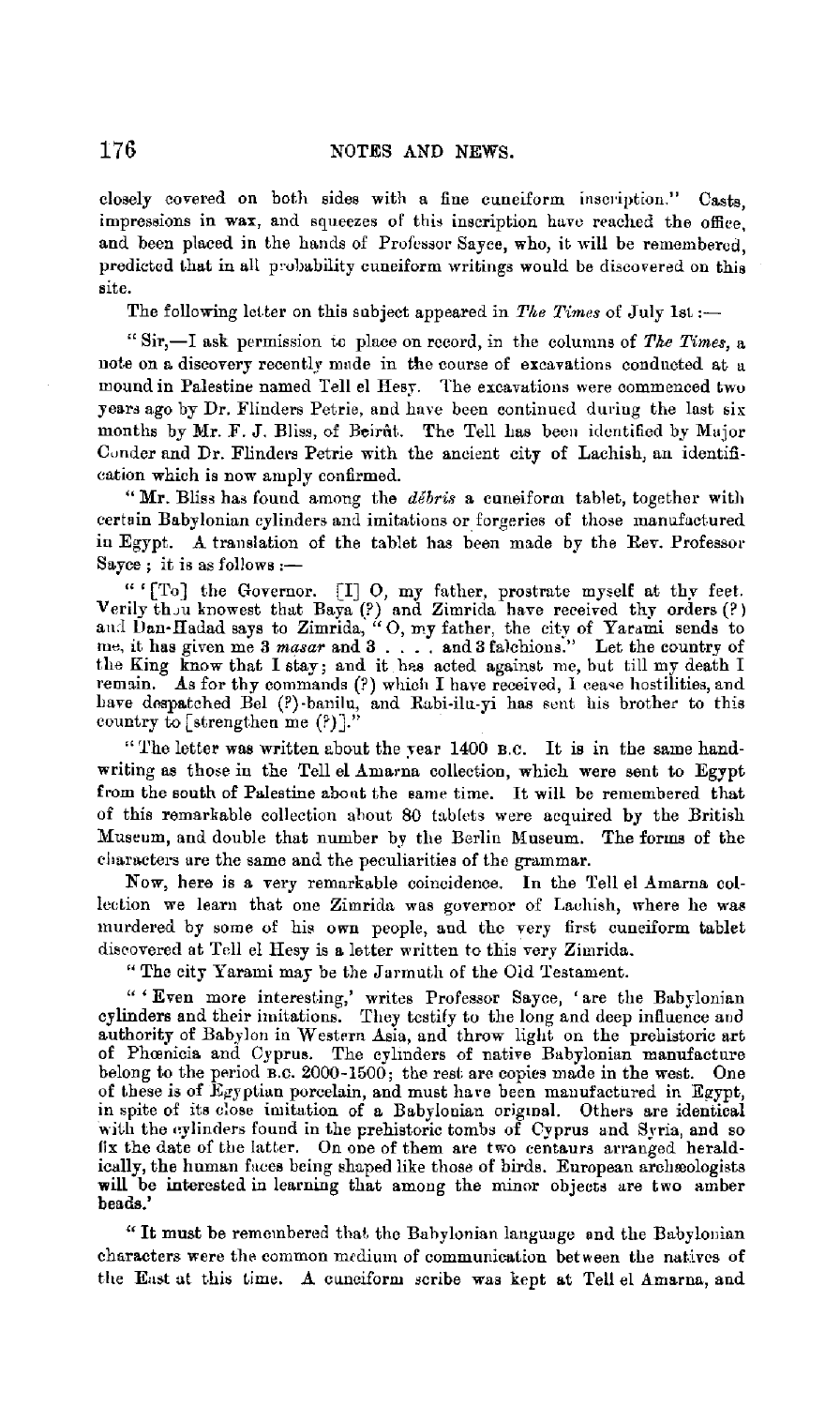probably there was one at every important place in Palestine. The find is one which throws light upon many points of interest, as, for instance, the influence of Babylon, the authority of Egypt, and, as Professor Sayce points out, the prehistoric art of Phoonicia. I should like to add that it is now 15 years and more since Professor Sayce called our attention to the probability of finding the libraries and archives of the ancient cities in the Tells which he has unceasingly urged us to excavate.

> "I remain, Sir, your obedient servant, " JAMES GLAISHER, " Chairman of the Executive Committee."

The work at Tell el Hesy has been closed for the season, and will, it is hoped, be resumed in October. A letter from Mr. Bliss will be found in the present number. His detailed report will follow. Funds for the continuance *of tke work are greatly needed.* 

Herr Schick reports that extraordinary interest is being shown by English tourists in the tomb at the foot of the "Skull Hill," which is supposed by some to be the tomb of our Lord. An English lady is saicl to have washed out the tomb, and spent the night in it, and Mr. Moody, the American revivalist, held a service on the top of the hill.

.At page 205 will he found a note from Major Conder respecting the above tomb. He points out that it is no new discovery, but was described in the "Memoirs of the Survey of Western Palestine," which were published in 1884.

Our readers will be interested to learn that considerable progress is being made with the Akka-Damascus Railway, the route of which, after various expensive surveys, has now been definitely decided upon. The line chosen is practically that first suggested by Major Conder, R.E., several years ago. Beginning at the great fortress of Acre, the railway will run down the plain of Acre parallel with the sea, throwing out a branch to Huifa, at the northern foot of Mount Carmel, and thence to and across the plain of Esdraelon, passing near Nazareth to Shunem and Jezreel, and through the valley of Jezreel, skirting the slope of the hills, to the River Jordan, which will be crossed within sighi of Bethshean. The Jordan here olfers exceptional facilities for the erection of the railway bridge, consisting of two spans. Not only are the two opposite banks of the river formed of solid rock, but the centre of the river contains a large block of similar rock, from which each span of the bridge will be thrown to the east and west bank respectively. From the Jordan the railway will ascend the slope of the Jaulan Plateau, along the crests that close the eastern shores of the Sea of Galilee, this ascent constituting the only difficult portion of the line, but which the surveys made now show to be much easier of accomplishment than was originally anticipated. Reaching the plateau near El 'Al, **an** ea•y gradient will carry the line oy Seil Nawa and Kesweh to Damascus. Passing through the finest plains of Western and Eastern Paletine the importance of the railway cannot be over-estimated. Its construction can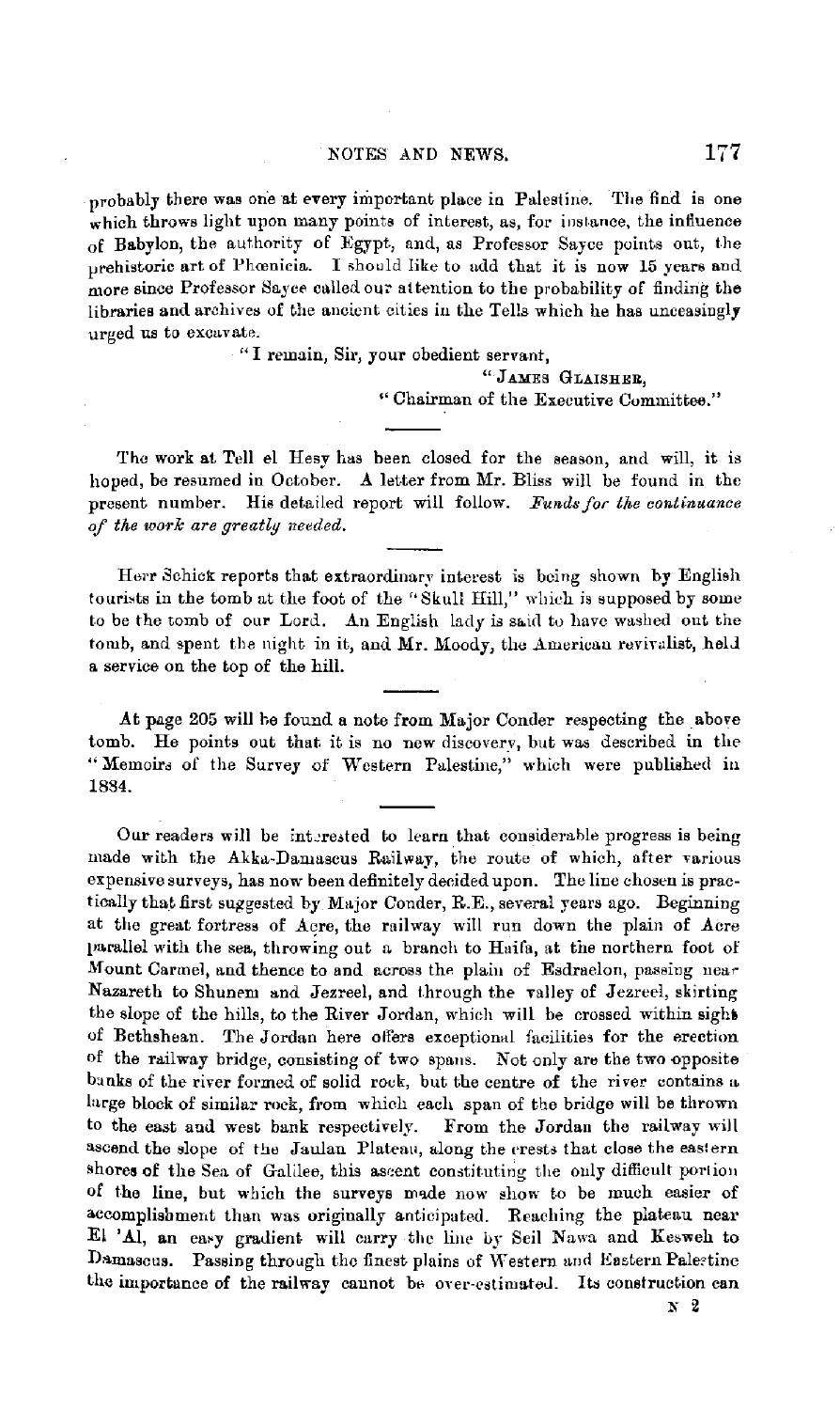hardly fail to lead to important archeological discoveries, and the Committee hope to make arrangements for obtaining full information respecting these.

The **Rev.** Theodore E. Dowling, Honorary Secretary of the Fund at Jerusalem, reports the names of the Lecturers and their subjects in connection with "The Jerusalem Association of the Palestine Exploration Fund."

On March 8th the first of a course of five Lectures, in the Christ Church Lecture Room, was read by the Rev. A. H. Kelk, on behalf of Herr Baurath C. Schick, who was temporarily unwell. This Lecture proved to be an instalment of a series, entitled "The Story of the Buildings of Jerusalem." On March 15th, Mr. Frederick Jones Bliss spoke for an hour on "Present Explorations at Tell el Hesy." Mr. G. Robinson Lees, on March 22nd, selected as his subject, "The Temple Area" (with his own magic lantern illustrations). On March 29th, the Rev. James Edward Hanauer read a paper on "The 'Site of Calvary' Controversy," the closing Lecture being given by the American Consul, Dr. Selah Merrill, April 5th, on "Bashan, and its Giant Cities."

The collections at the close of the Lectures, on behalf of loeal expenses, realised in full £8 *3s. 3d.* 

 $Mr.$  Dowling also writes  $:$   $-$ 

" In order to complete a set of *Quarterly Statements* from 1869-91 for the benefit of " The Jerusalem Association of the Palestine Exploration Fund," nine numbers are required. It is the intention of the Local Committee to bind the volumes and keep tbem in the Association Room for reference only. Will any member of the Palestine Exploration Fund, who can spare them, kindly present either one or all of the following numbers: Volume 1869, Nos. **2**  and 3; Volume 1870, Nos. 6, 7, and 8; Volume 1871, April and July; Volume 1872, January and April. Rev. T. E. Dowling, Jerusalem, Syria, Hon. Sec."

Mr. Charles F. Kent, of Berlin University, thus writes of a visit to the excavations at Tell el Hesy :-

" During our spring vacation here at Berlin University it was the privilege of six of us (all American students at Berlin) to make an extended trip through the Holy Land. Unlike most Palestinian travellers we were free to go where we pleased, and among other interesting places our itinerary brought us to Tell el Hesy, the scene of the Fund's excavations.

"The reports of the work there are so full and clear that I cannot hope to add anything to your knowledge, but being deeply interested in Palestinian discovery, I take occasion to convey to you my impression of the valuable character of the work which the Fund is doing at Tell cl Hesy.

"Our night's stay at the Tell gave us a taste of the utter loneliness of the life of an explorer on the dividing line between fertility and desert. There is, however, a fascination about the work which is indescribable, the possibility of a valuable find every moment, and the continual variety of little finds which are turning up. Then, too, if the excavations had added nothing more to our knowledge of ancient Hebrew and Amorite archeology than a clear conception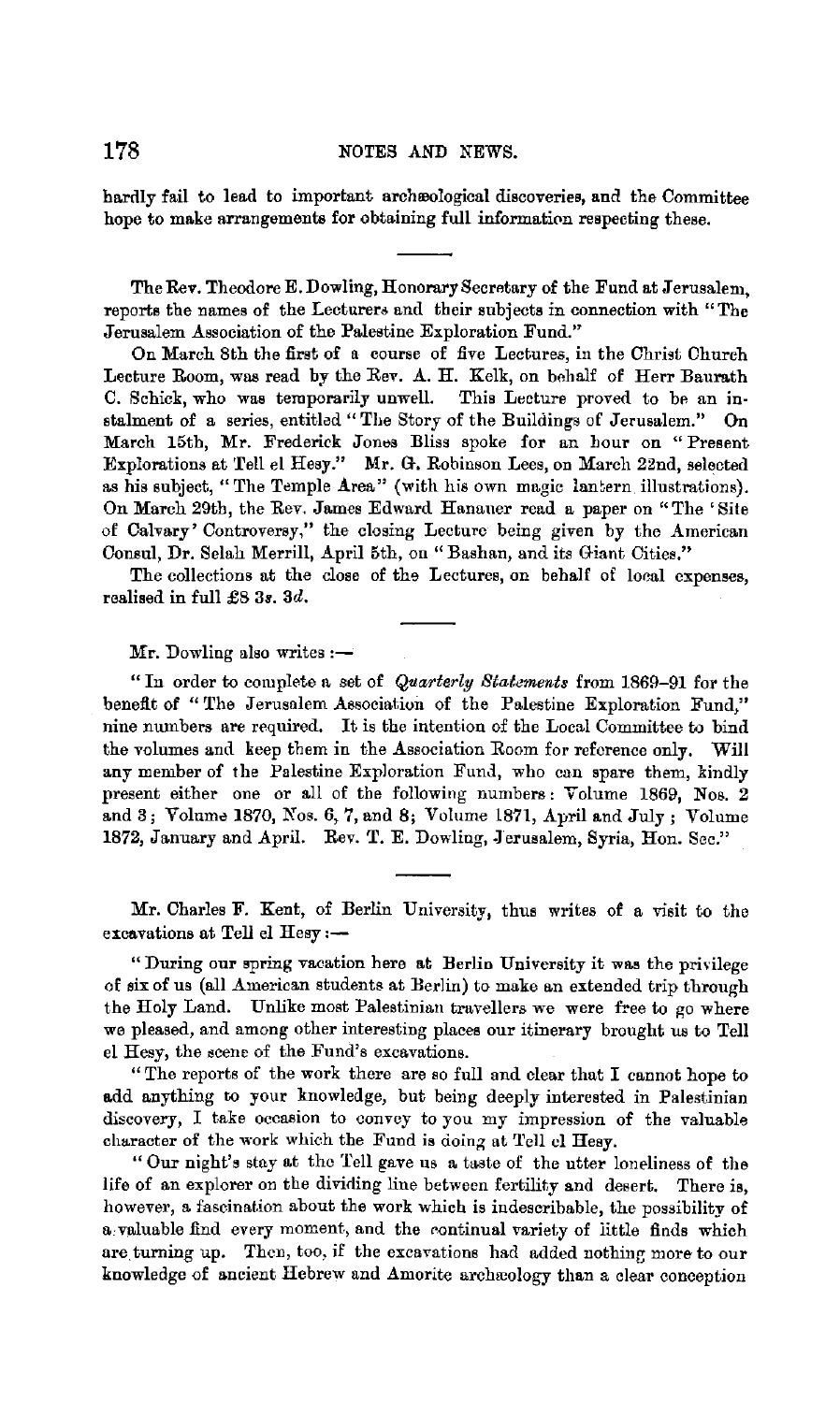of the arrangement and appearance of a city of the plain, the outlay, in my opinion, would be amply repaid. At the same time  $I$  am convinced that there are treasures in Tell el Hesy still to be turned up. The undertaking to cut down such a large section of the Tell naturally calls £or a large expenditure of time and money, perhaps, more than all, of patience on the part of the officers of the Fund, but I trust that none of the essentials will fail.

" I cannot but foel that more interest in the work of the Fund ought to be stirred up in America. I see some work is being done at Cambridge, Mass., but not so much in the West. I expect this coming year to begin work at Chicago University, under my old Yale Professor, Dr. W. R. Harper, and, as opportunity offers, I shall take great pleasure in interesting my friends there."

We regret to announce the death of a valued friend and supporter of the Society, the Rev. Greville J. Chester. In the "Guardian" of June 8th, **Mr.**  Walter Besant thus writes of him  $:-$  It is now nearly twenty-five years since I first made Greville Chester's acquaintance. He introduced himself to me as a friend and supporter of the Palestine Exploration Fund, and offered his assistance in the examination and classificatoin of the lamps and pottery just then sent home by Warren from his excavations at Jerusalem. Since that time he has constituted himself, iu an informal way, a kind of curator of our collections, always spending some time over their arrangement every summer. He wrote a paper on the subject, which appeared in the "Recovery of Jerusalem" (1870), and has since contributed many notes to the journal of the Society on the coins, gems, glass, pottery, marbles, &c., found in Palestine by our expeditions. In fact, the very last service he rendered the Society was the arrangement of the museum in our new rooms at 24, Hanover-square, on our removal about a year ago. He was also an explorer of no mean order. On two different occasions be conducted expeditions for the Committee. One of these was a visit to the little-known Isle Ruad, the Phœnician Aradus. This was in 1875. I think that he was then the only living European who had landed on its shores. The examination which he made of this very ancient and interesting place was necessarily hurried and incomplete, but *(more suo)* he came away with a pocket full of coins. Perhaps a more valuable contribution to geographical and archæological science was his journey of 1880, when he visited and described the Biblical sites of Lower Egypt, and travelled from San to El Arish, and cleared up the difficnlties about Lake Sirbonis. These journeys were also noteworthy in the fact that they cost the Society next to nothing. We gave Chester beforehand what he roughly estimated-it was very little, and he always returned some of the money. The Palestine Exploration Fund can ill afford to lose a friend so tried and true. Of his great personal qualities, his deep religion, his simplicity of life, his perfect honour it is needless to speak after the words of Dr. Gatty in the 'Guardian' of June 1st. I would, however, indicate one additional point. Chester, of gentle extraction, and one of a long line of gentlemen, readily accepted responsibility in the spirit of one born to leadership. He was in some ways what is called a gentleman of the old school. Not only leadership was his right by birth, but courage, truth, and honour were elementary necessities for such as possessed that right. There are not too many men like Greville Chester in this respect, either in the Church or out of it."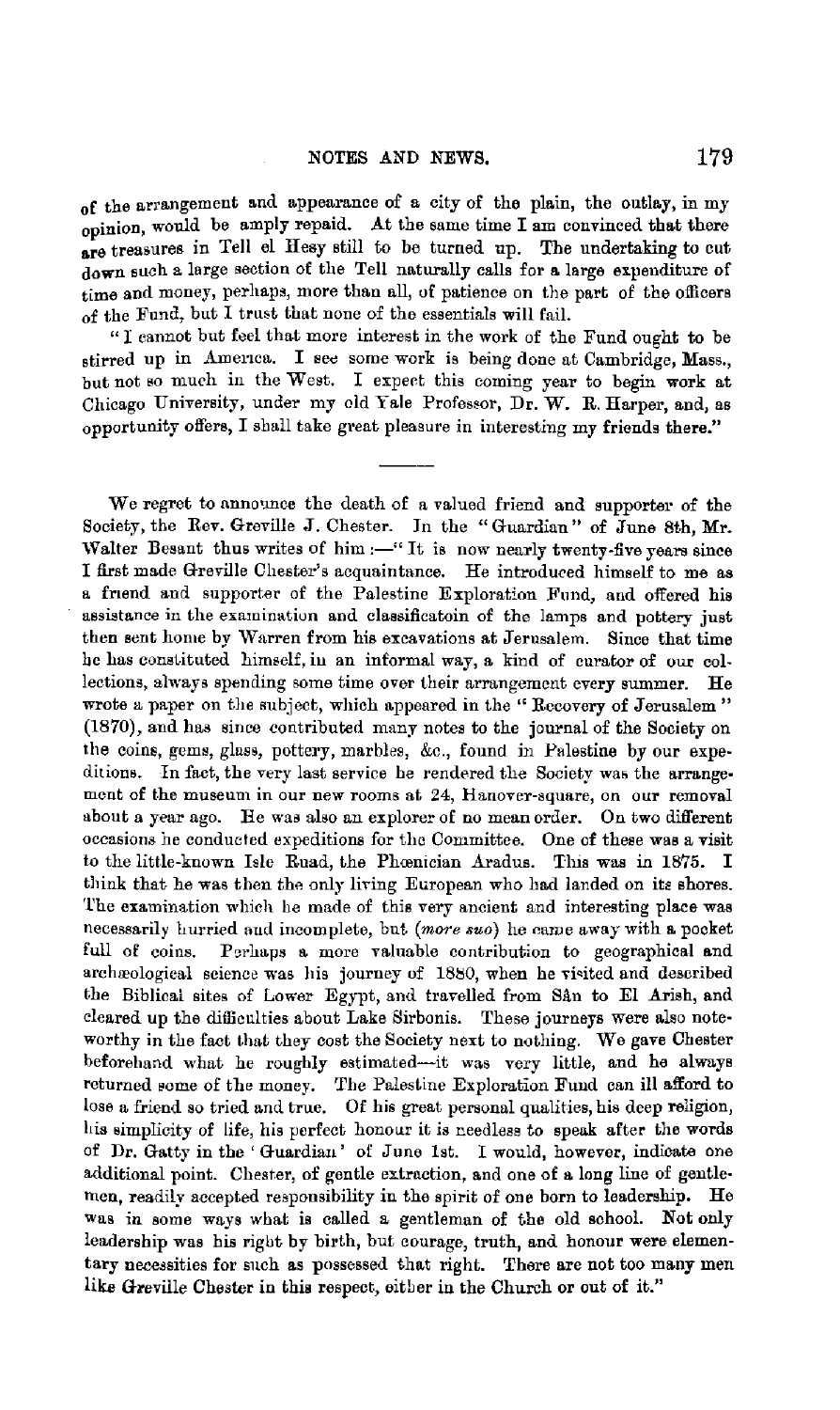### 180 NOTES AND NEWS.

Mr. John Shelley, Hon. Sec. of the Fund, Plymouth, sends us a notice of a bronze bracelet, with a Greek inscription, which was found near Jerusalem, and **is** described in the" Revue Critique," of 6th June, 1892.

We are happy to state that M. Clermont-Ganneau is actively engaged on the letterpress which is to accompany the drawings of M. Lecomte, illustrating M. Ganneau's Archæological Mission, and that it is confidently hoped the volume will be published by the end of the present year.

The museum of the Fund, at 24, Hanover Square, is now open to subscribers between the hours of 10 a.m. and 5 p.m., except on Saturdays, when it closes ai2p.m.

The Committee have to acknowledge with thanks the following donations lo the library of the Fund  $:$ --

- " Abraham, Joseph, and Moses in Egypt." By Rev.  $A$ . H. Kellogg, D.D. From the Author.
- " Heerclycke ende geluckige Reyse na det Heyligh Lant en de Stadt van Jerusalem." By Jan Van der Linden. Antwerp, 1716. From Rev. G. H. Culshan.

The Committee will be glad to receive donations of Books to the Library of the Fund, which already contains many works of great value relating to Palestine and the Holy Land.

It may be well to mention that plans and photographs alluded to in the reports from Jerusalem and elsewhere cannot all be published, but all are preserved in the offices of the Fund, where they may be seen by subscribers.

The following gentlemen have kindly consented to act as Honorary Local Secretaries :-

The Rev. R. M. Willcox, Burley in Wharfedale, near Leeds. The Rev. Robert E. Daubeny, Sneyd Clergy House, Burslem. The Rev. C. Harris. M.A., Milton-next-Sittingbourne, Kent.

The Rev. W. Spear, M.A., M.D., 22, Ashford Road, Maidstone.

The price of the remaining copies of " Palestine under the Moslems " has been raised to 10s. each to subscribers to the fund, and 16s. to non-subscribers.

The first volume of the "Survey of Eastern Palestine," by Major Conder, has been issued to subscribers. It is accompanied by a map of the portion of country surveyed, special plans, and upwards of 350 drawings of ruins, tombs, dolmens, stone circles, inscriptions, &c. The edition is limited to 500. The first 250 subscribers pay seven guineas for the three volumes; subscribers to the " Survey of Western Palesline" are privileged to have the volumes for this sum. The price will be raised, after 250 names are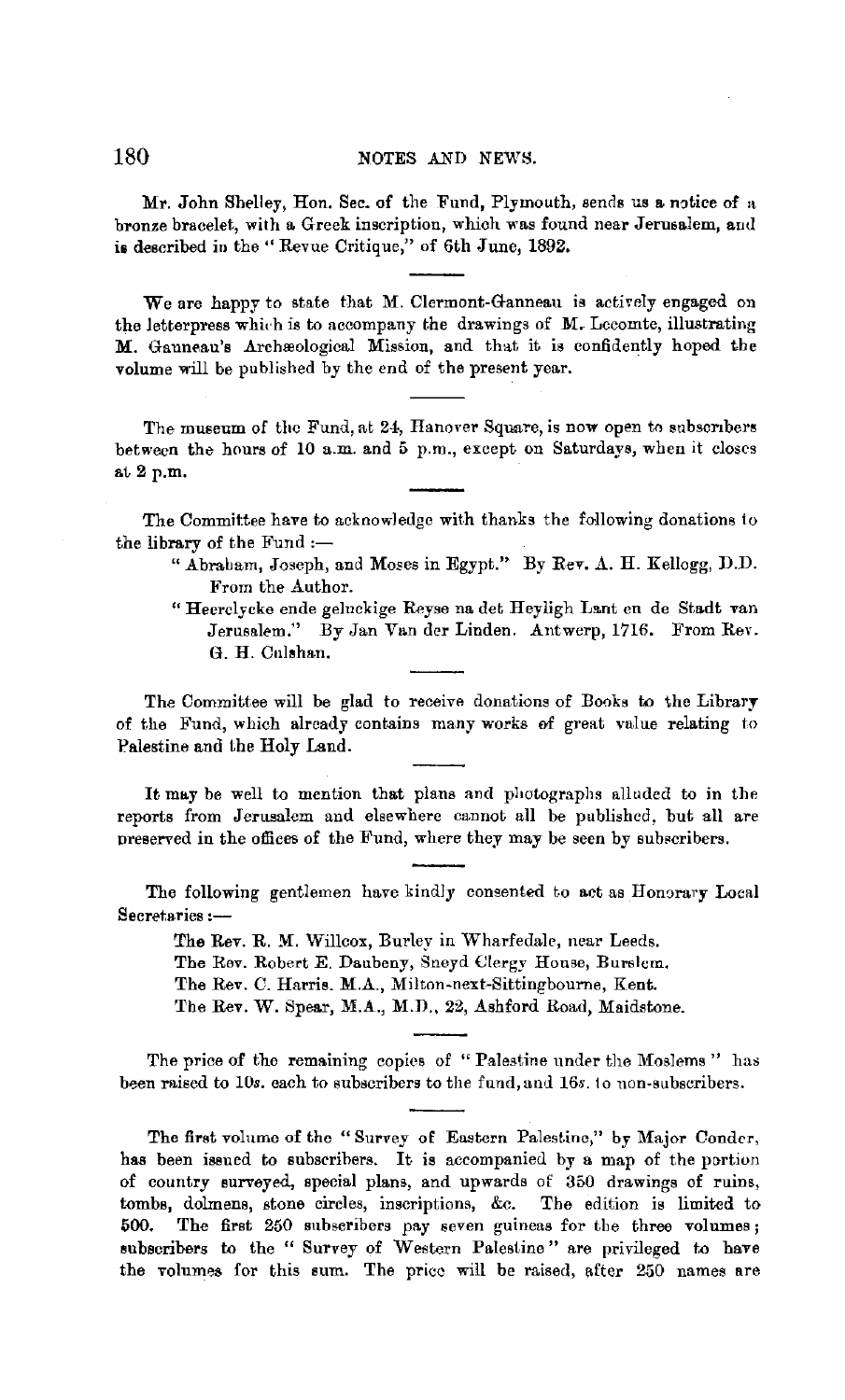received, to twelve guineas. The Committee are pledged never to let any *ropies be subscribed for under\_ the sum of seven guineas.* Mr. A. P. Watt,  $2.$  Paternoster Square, is the Sole Agent. The attention of intending subs, ribers is directed to the announcement after Maps and before Contents of this number.

Mr. H. Chichester Hart's "Fauna and Flora of Sinai, Petra, and the Wady 'Arabah" has been completed and sent out to subscribers.

The books now contained in the Society's publications comprise an amount of information on Palestine, and on the researches conducted in the country, which can be found in no other publications. It must never be forgotten that no single traveller, however well equipped by previous knowledge, can compete with a scientific body of explorers, instructed in the periods required, and provided with all the instruments necessary for carrying out their work. The books are the following *{the whole set* (1 *to* IS) *can be obtained by subscribers to the Fund by application to the Head Office only (24, Hanover Square, W.), for* £3 1s.  $6d$ , carriage paid to any part in the United Kingdom only):-

By Major Conder, R.E.-

- (1) "Tent Work in Palestine."--- A popular account of the Survey of Western Palestine, freely illustrated by drawings made by the author himself. This is not a dry record of the sepulchres, or a descriptive catalogue of ruins, springs, and valleys, but a continuous narrative full of observations upon the manners and customs of the people, the Biblical associations of the sites, the Holy City and its memories, and is based upon a six years' experience in the country itself. No other modern traveller has enjoyed the same advantages as Major Conder, or has used his opportunities to better purpose.
- (2) "Heth and Moab."-Under this title Major Conder provides a narrative, as bright and as full of interest as "Tent Work," of the expedition for the *Survey of Eastern Palestine*. How the party began by a flying visit to North Syria, in order to discover the Holy City-Kadesh-of the children of Heth ; how they fared across the Jordan, and what discoveries they made there, will be found in this volume.
- (3) Major Conder's "Syrian Stone Lore."-This volume, the least known of Major Conder's works, is, perhaps, the most valuable. It attempts a task never before approached-the reconstruction of Palestine from its monuments. It shows what we should know of Syria if there were no Bible, and it illustrates the Bible from the monuments.
- (4) Major Conder's "Altaic Inscriptions."-This book is an attempt to read the Hittite Inscriptions. The author has seen no reason to change his views since the publication of the work.
- (5) Professor Hull's "Mount Seir."-This is a popular account of the Geological Expedition conducted by Professor Hull for the Committee of the Palestine Fund. The part which deals with the Valley of Arabah will be found entirely new and interesting.
- (6) Herr 8chumacher's "Across the Jordan."
- (7) Herr Schumacher's "Jaulân."-These two books must be taken in continuation of Major Conder's works issued as instalments of the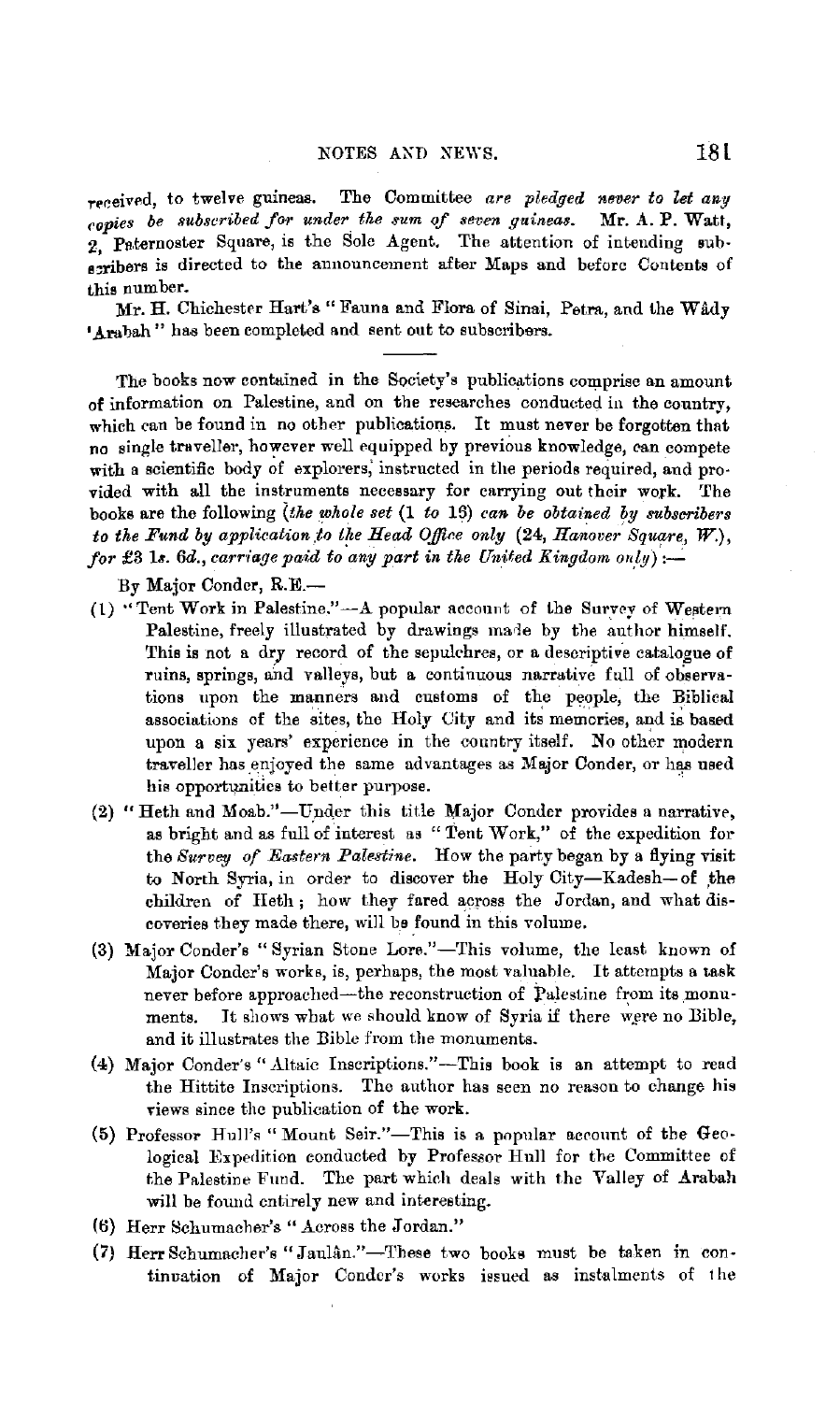"Survey of Eastern Palestine." They are full of drawings, sketches, . and plans, and contain many valuable remarks upon manners and customs.

#### By Walter Besant, M.A.-

- (8) "The Memoirs of Twenty-one Years' Work."-This work is a popular account of the researches conducted by the Society during the past twenty-one years of its existence. It will be found not only valuable in itself as an interesting work, but also as a book of reference, and especially useful in order to show what has been doing, and is still doing, by this Society.
- (9) Herr Schumacher's" Kh. Fahil." The ancient Pella, the first retreat of the Christians; with map and illustrations. ·

By George Armstrong-

- (10) Names and Places in the Old and New Testament and Apocrypha. This is an index to all the names and places mentioned in the Bible and New Testament, with full references and their modern identifications, as shown on the new map of Palestine.
- (11) Besant and Palmer's "History of Jerusalem."-The "History of Jerusalem," which was originally published in 1871, and has long been completely out of print, covers a period and is compiled from materials not included in any other work, though some of the contents have been plundered by later works on the same subject. It begins with the siege by Titus and continues to the fourteenth century, including the Early Christian period, the Moslem invasion, the medieval pilgrims, the Mohammedan pilgrims, the Crusades, the Latin Kingdom, the victorious career of Saladin, the Crusade of Children, and many other little-known episodes in the history of the city and the country.
- (12) Northern 'Ajlûn "Within the Decapolis," by Herr Schumacher.

By Henry A. Harper-

(13) "The Bible and Modern Discoveries."-This work, written by a Member of the Executive Committee of the Palestine Exploration Fund, is an endeavour to present in a simple and popular, but yet a connected form, the Biblical results of twenty-two years' work of the Palestine Exploration Fund. The writer has also availed himself of the discoveries made by the American Expeditions and the Egyptian Exploration Fund, as well as discoveries of interest made by independent travellers.

The Bible story, from the call of Abraham to the Captivity, is taken, and details given of the light thrown by modern research on the sacred annals. Eastern customs and modes of thought are explained whenever the writer thought that they illustrated the text. This plain and simple method has never before been adopted in dealing with modern discovery.

To the Clergy and Sunday School Teachers, as well as to all those who love the Bible, the writer hopes this work will prove useful. He is personally acquainted with the land; nearly all the places spoken of he has visited, and most of them he has moreover sketched or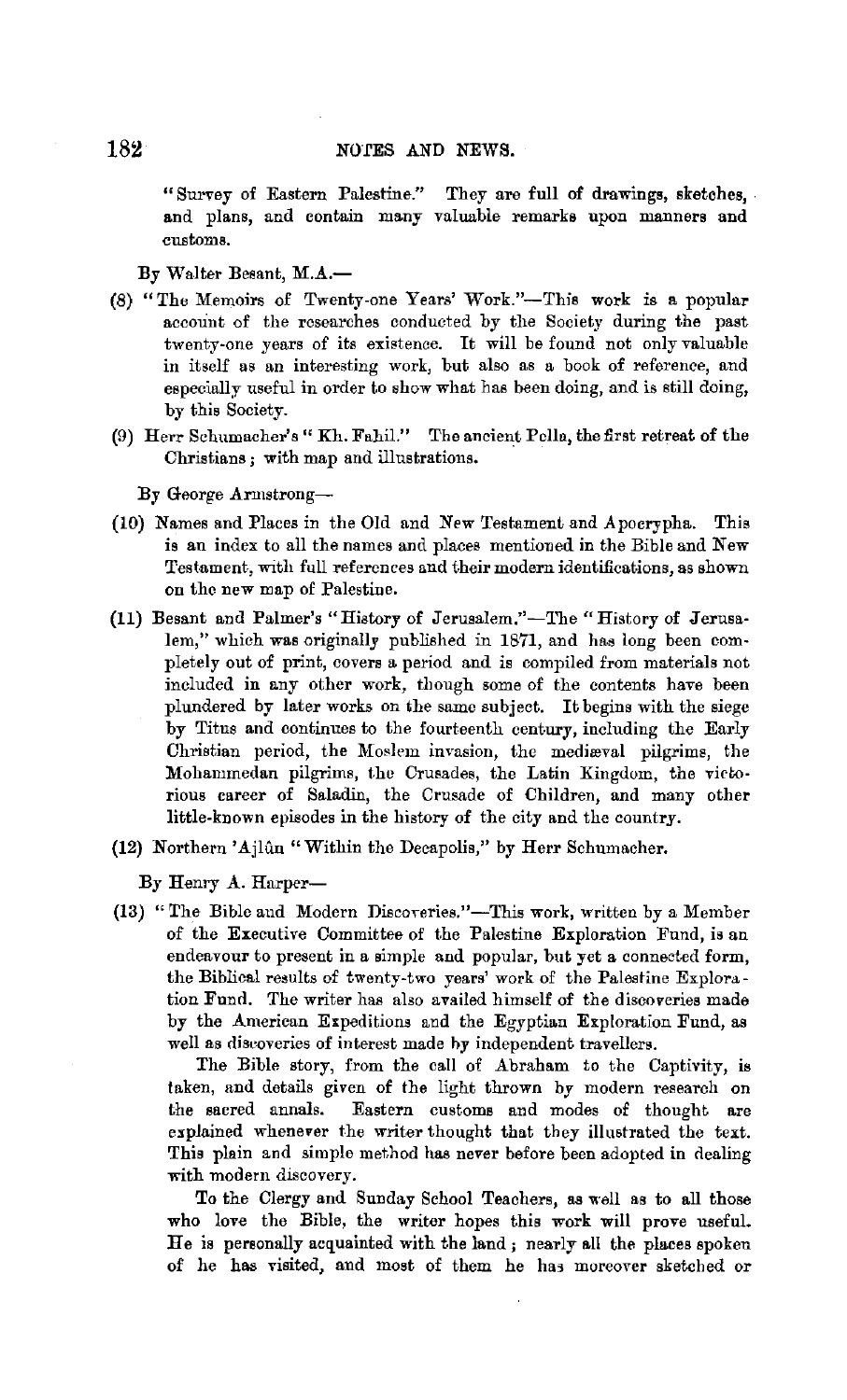painted. It should be noted that the book is admirably adapted for the School or Village Library.

#### By Guy le Strange-

( l 4) "Palestine under the Moslems."-For **a** long time it had been desired by the Committee to present to the world some of the great boards of information abont Palestine which lie buried in the Arabic texts of the Moslem geographers and travellers of the Middle Ages. Some few of the works, or parts of the works, have been already translated into Latin, French, and German. Hardly anything has been done with them in English, and no attempt has ever been made to systematise, compare, and annotate them.

This has now been done for the Society by Mr. Guy le Strange. The work is divided into chapters on Syria, Palestine, Jerusalem, and Damascus, the provincial capitals and chief towns, and the legends related by the writers consulted. These writers begin with the ninth century and continue until the fifteenth. The volume contains maps and illustrations required for the elucidation of the text.

The Committee have great confidence that this work-so novel, so useful to students of medieval history, and to all those interested in the continuous story of the Holy Land-will meet with the success which its learned author deserves.

By W. M. Flinders Petrie-

(15) "Lachish" (one of the five strongholds of the Amorites). $-An$  account of the excavations conducted by Mr, Petrie in the spring of 1890, with view of Tell, plans and sections, and upwards of 270 drawings of the objects found.

By Trelawney Saunders-

(16) "An Introduction to the Survey of Western Palestine, describing its Waterways, Plains, and Highlands, with special reference to the Water Basin- $(Map. No. 10).$ "

The new Map of Palestine embraces both sides of the Jordan, and extends from Baalbek in the north to Kadesh Barnca in the south. All the modern names are in black; over these are printed in red the Old Testament and Apocrypha names. The New Testament, Josephus, and Talmudic names are in blue, and the tribal possessions are tinted in colours, giving clearly all the identifications up to date. It is the most comprehensive map that has been published, and will be invaluable to universities, colleges, schools, &c.

It is published in 21 sheets, with paper cover; price to subscribers to the Fund, 24s.; to the public, £2. It can be had mounted on cloth, rollers, and varnished for hanging. The size is 8 feet by 6 feet. The cost of mounting is extra *(see* Maps).

In addition to the 21-sheet map, the Committee have issued **as a** separate Map the 12 sheets (viz., Nos. 5-7, 9-11, 13-15, 20-22), which include the whole